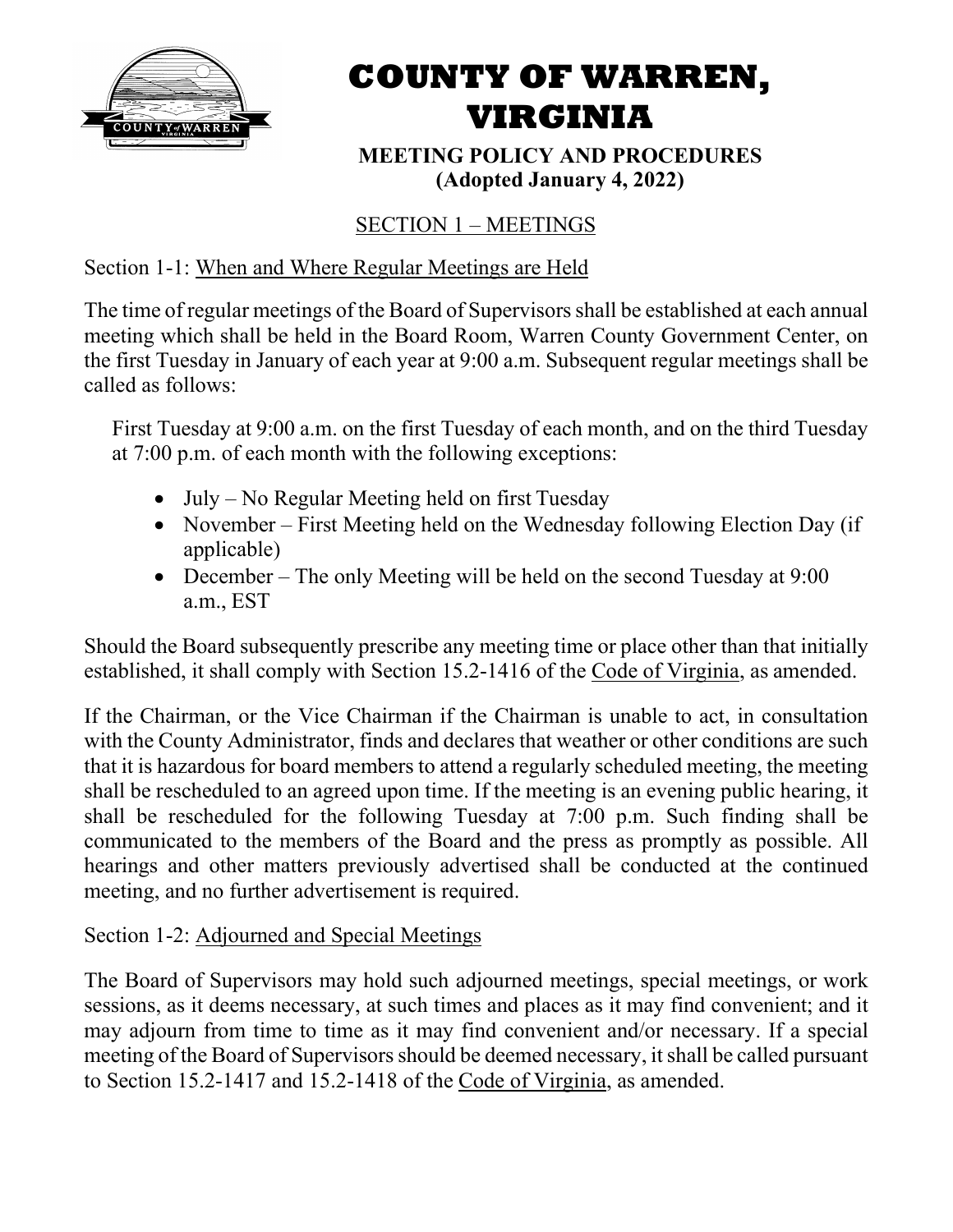## Section 1-3: Annual Meetings

The first meeting held after the newly elected members of the governing body shall have qualified and the first meeting held in the corresponding month of each succeeding year shall be known as the annual meeting.

## Section 1-4: Quorum and Method of Voting

At any meeting a majority of the supervisors shall constitute a quorum. All questions submitted to the Board for decision shall be determined by a vote of a majority of the supervisors voting on any such question, unless otherwise provided by law. The name of each member voting and how he or she voted must be recorded. The Board of Supervisors has elected not to have a tie breaker as provided for by the Code of Virginia, and a tie vote on any motion shall be considered defeated as provided for in Section 15.2-1420. When a motion is made for a resolution to approve an application or request for a rezoning, special use permit, or other matter before the board the failure of such motion shall be deemed equivalent to the adoption of a resolution to deny the application, request or other pending matter, and no further resolution to deny need be entertained.

#### Section 1-5: Procedure for Roll Call for Board Members

The Members of the Board of Supervisors shall cast votes in order on a rotating basis (one end of the dais or the other) determined by the Deputy Clerk or Clerk.

#### Section 1-6: Members Absenting Themselves from Meeting Prior to Adjournment

After the name of any member of the Board has been recorded as present at any meeting of the Board, the member shall not leave the meeting prior to adjournment unless by consent of the Board.

#### Section 1-7: Board to Sit with Open Doors

The Board of Supervisors shall sit with open or unlocked doors, and all persons conducting themselves in an orderly manner may attend the meetings. However, the Board may hold closed meetings as provided in the Virginia Freedom of Information Act.

#### Section 1-8: Closed Meetings

A closed meeting shall be held when necessary.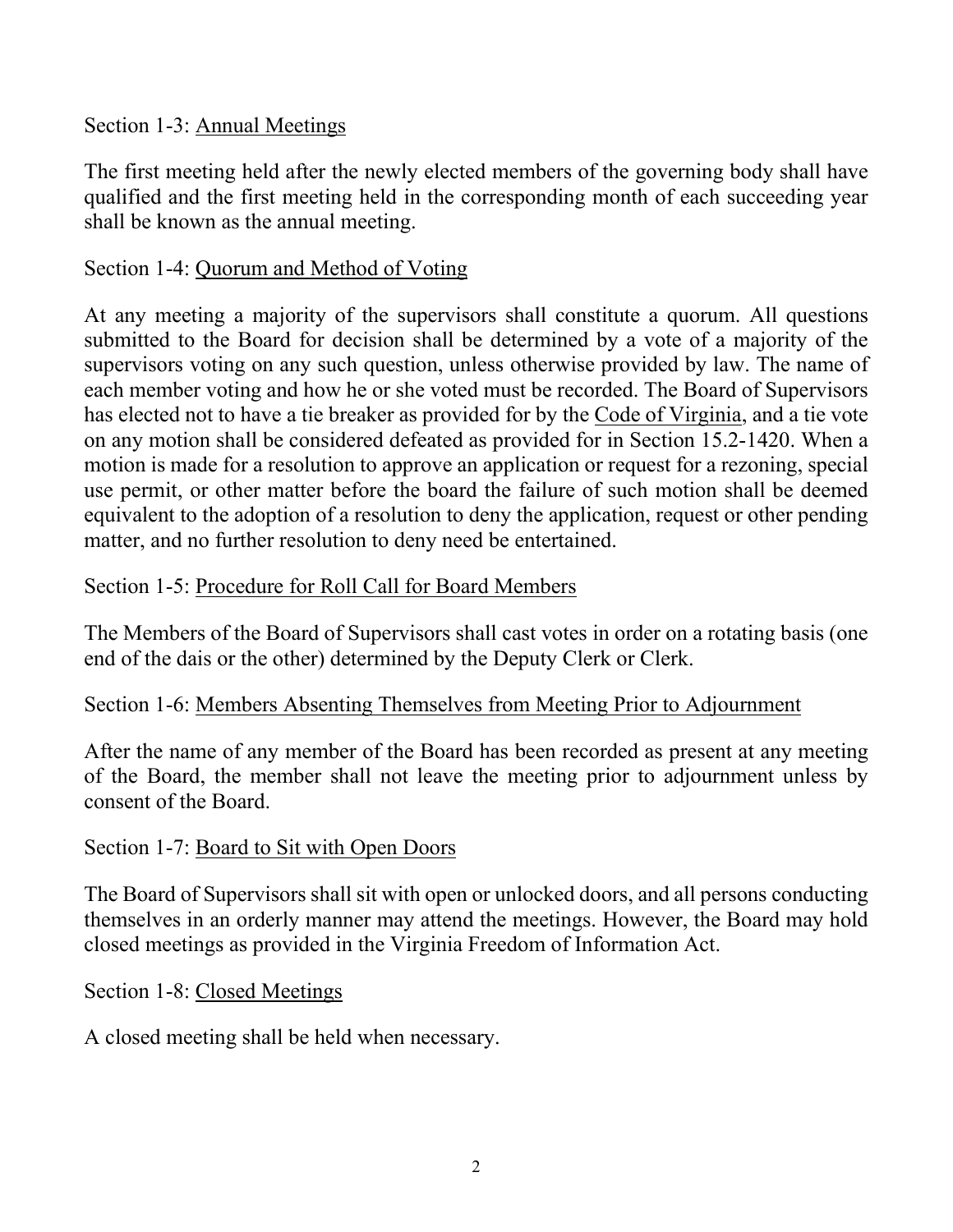## Section 1-9: Remote Participation in Board Meetings

Members of the Board are hereby approved to participate in a meeting of the Board through electronic communications from a remote location that is not open to the public as provided in Code of Virginia § 2.2-3708.2, subject to the following requirements:

- (1) A supervisor wishing to participate from a remote location in a meeting of the Board shall notify the Board Chair on or before the date of a meeting that the supervisor is unable to attend the meeting due to (i) a personal matter, provided that the supervisor identifies with specificity the nature of the personal matter, or (ii) a temporary or permanent disability or other medical condition that prevents the supervisor's physical attendance.
- (2) The Board shall record in its minutes the remote location from which the absent supervisor participated, as well as the specific nature of the personal matter or that the supervisor participated in the meeting remotely due to a medical condition or disability.
- (3) If the absent supervisor's remote participation would violate this policy, such remote participate is disapproved and the absent supervisor shall not be allowed to participate. The reason for such disapproval shall be recorded in the Board'sminutes.
- (4) Participation in a meeting through electronic communication due to a personal matter shall be limited, for each supervisor and in each calendar year, to two meetings of the Board or 25% of the meetings held per calendar year rounded up to the next whole number, whichever is greater.
- (5) A quorum of the Board must be physically assembled at the primary or central meeting location.
- (6) The Board shall make arrangements for the voice of the absent supervisor to be heard by all persons in attendance at the primary or central meeting location.

# SECTION 2 – OFFICERS

# Section 2-1: Election and Term of Chairman and Vice Chairman

At the annual meeting of the Board of Supervisors, the Board shall elect from its membership a Chairman and Vice Chairman, each of whom shall serve for a term of one year expiring on December 31, or until their respective successors have been elected. In the case of the absence from any meeting of the Chairman and Vice Chairman, the members present shall choose one of their number as temporary Chairman.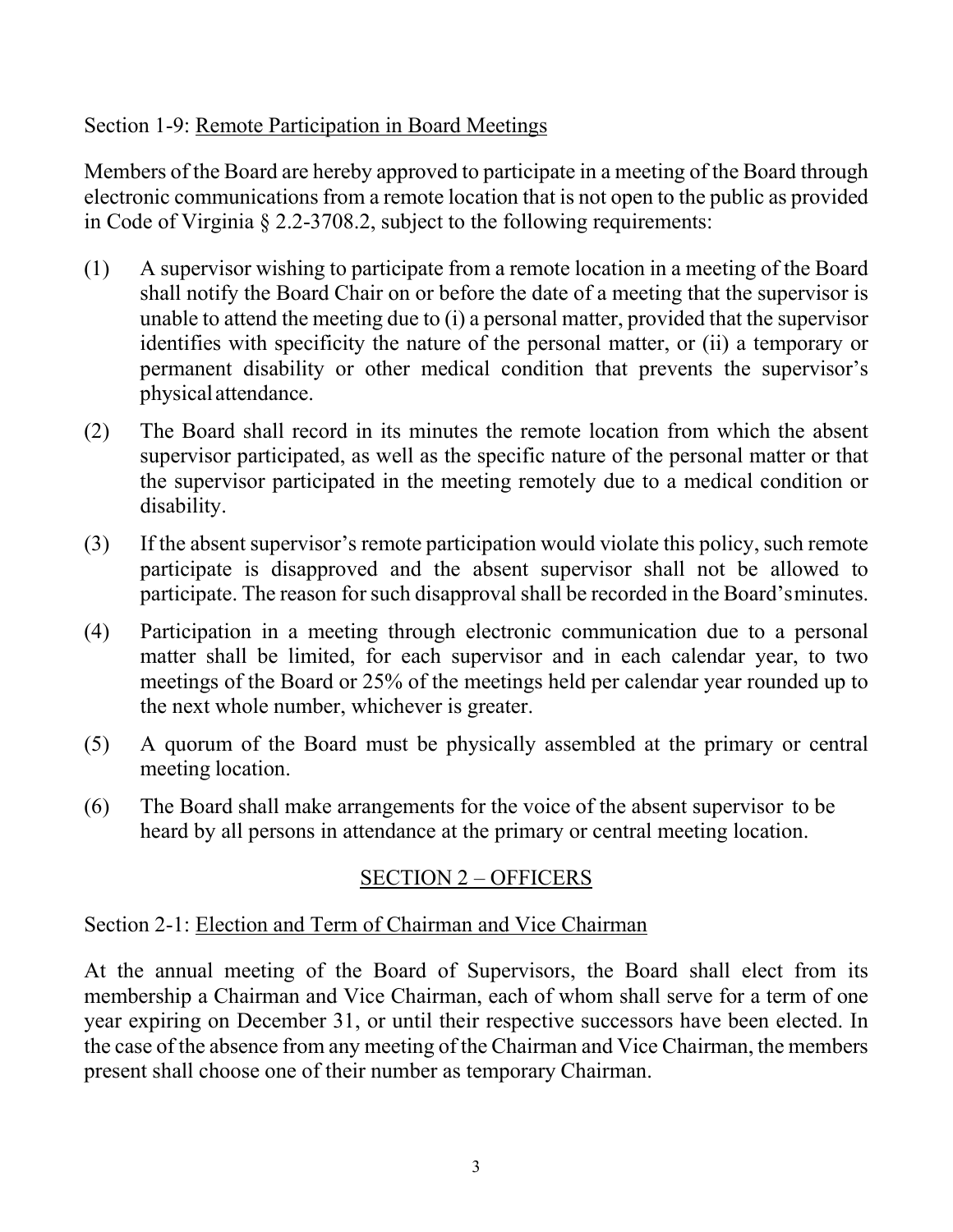#### Section 2-2: Chair May Administer Oaths

The Chairman shall have power to administer an oath to any person concerning any matter submitted to the Board or connected with its powers and duties.

Section 2-3: Clerk

The Clerk of the Board shall be the County Administrator, whose duties and responsibilities shall be those set forth in State law, the Warren County Code, or delegated by the Board of Supervisors.

Section 2-4: Parliamentarian

The County Attorney shall serve as the Parliamentarian.

Section 2-5: Preservation of Order

At meetings of the Board, the presiding officer shall preserve order and decorum.

# SECTION 3 - CONDUCT OF BUSINESS

#### Section 3-1: Order of Business

At regular meetings of the Board held on the first Tuesday of each month at 9:00 a.m., the order of business shall be as follows, unless the Board by unanimous consent or by a resolution adopted at a prior meeting agrees to a modification:

- (A) Call to Order and Pledge of Allegiance
- $(B)$  Adoption of Agenda Additions or Deletions
- (C) Public Comment Period (60-minute time limit)
- (D) Reports Board Members, County Administrator, CountyAttorney
- (E) Approval of Minutes
- (F) Unfinished Business
- (G) Consent Agenda
- (H) Public Hearings (9:30 a.m. If needed)
- (I) New Business
- (J) Closed Meeting (If needed)
- (K) Additional New Business (If needed)
- (L) Adjournment
- (M) Work Session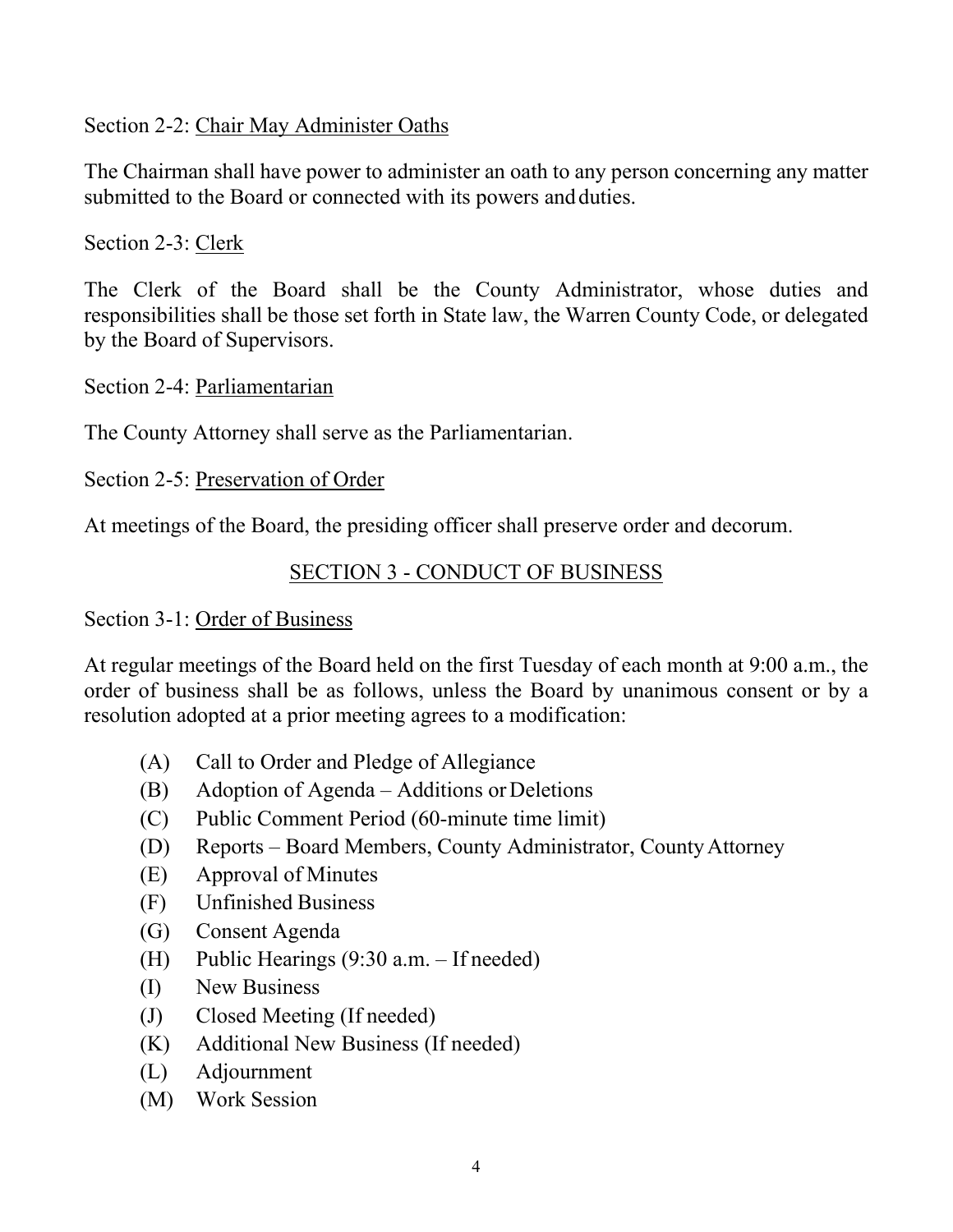At regular meetings of the Board held on the third Tuesday of each month at 7 p.m., the order of business shall be as follows, unless the Board by unanimous consent or by a resolution adopted at a prior meeting agrees to a modification:

- (A) Call to Order and Pledge of Allegiance
- (B) Adoption of Agenda Additions or Deletions
- (C) Public Comment Period (60-minute time limit)
- (D) Reports Board Members, County Administrator, CountyAttorney
- (E) Approval of Minutes
- (F) Approval of Appropriations and Transfers
- (G) Approval of Accounts
- (H) Unfinished Business
- (I) Consent Agenda
- (J) Public Hearings (7:30 p.m.)
- (K) New Business
- (L) Closed Meeting (If needed)
- (M) Additional New Business (If needed)
- (N) Adjournment

# Section 3-2: Adoption of Agenda

The agenda shall be adopted by a majority vote of the Board. Items may be added to the agenda by a unanimous vote of the Board members present. Items may be deleted at any time by the sponsor or by majority vote of the Board members present. The County Administrator or his designee shall prepare a memorandum which will inform other members of the Board of the particulars pertaining to this item.

# Section 3-3: Consent Agenda

The Consent Calendar shall be introduced by a motion "To approve the Consent Agenda" and shall be considered by the Board as a single item. On objection by any member of the Board of Supervisors to the inclusion of any item on the Consent Agenda, that item shall be removed from the Consent Agenda forthwith. Such objection may be recorded at any time prior to voting on the motion to approve the Consent Agenda. All such items shall be considered individually, in the order in which they were removed, immediately following consideration and adoption of the Consent Agenda. Notwithstanding, a Board member may ask for discussion of one or more items of the Consent Agenda without removal of that item from the Consent Agenda.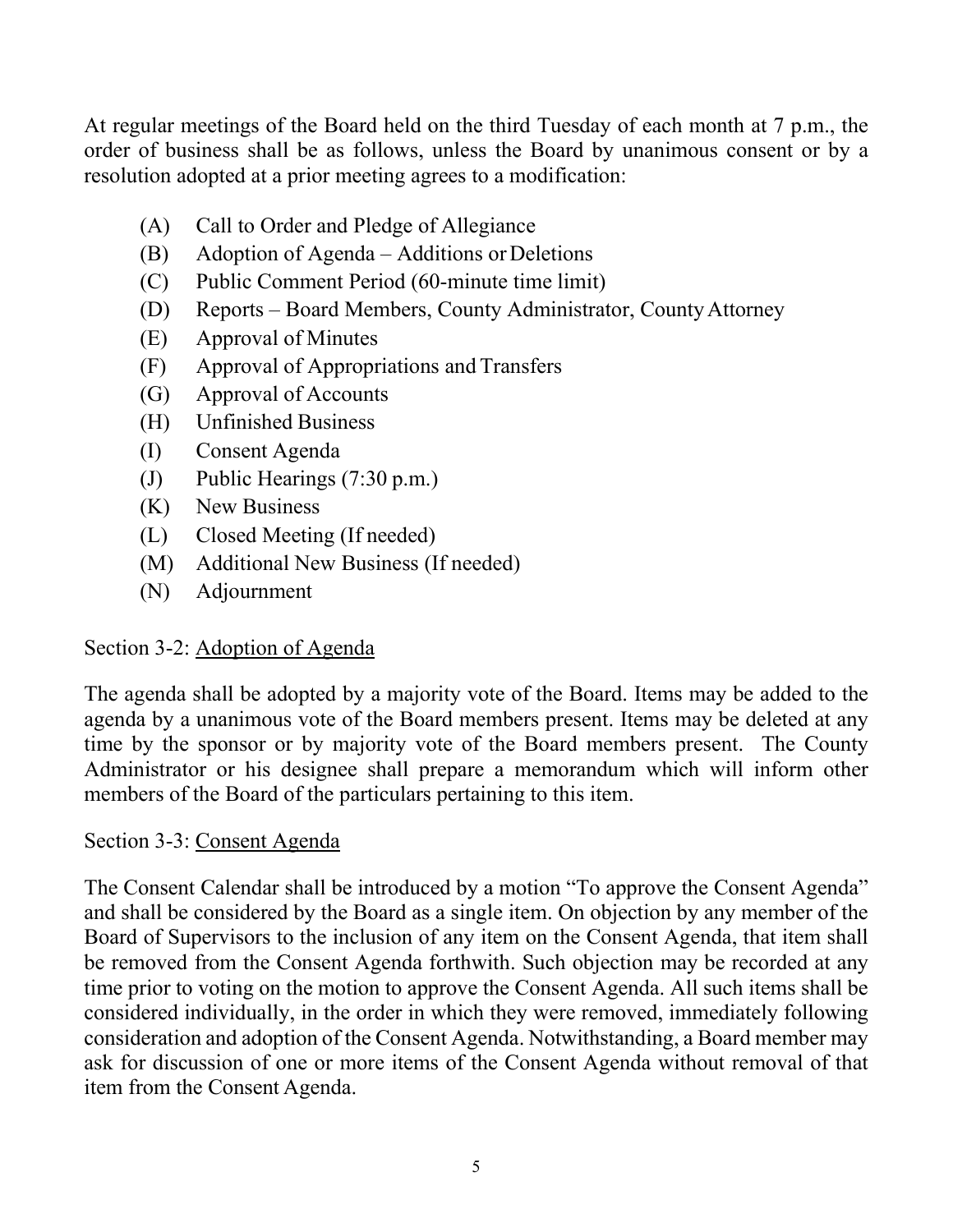Approval of the motion to approve the Consent Agenda shall constitute approval, adoption, or enactment of each motion, resolution, ordinance, or other item of business thereon, exactly as if each had been acted upon individually.

# Section 3-4: Manner of Addressing Board Generally

- (1) All comments will be directed to the Board of Supervisors and not tothe audience.
- (2) Be considerate of your fellow speakers. There should be no applause, booing or other audible disruption to the proceedings. Through a show of hands, the Chairman may ask for a show of support for comments made by speakers.
- (3) Placards, posters and other means of visual display of comments will not be permitted in the Board meeting room. This does not include information or materials used as part of a factual presentation to the Board at the hearing.
- (4) The Board will **not** tolerate personal attacks by anyone on **any** of the participants in the proceedings.
- (5) Anyone who violates the guidelines of the public hearing may be asked to leave by the Chairman.
- (6) Failure to leave the public hearing when asked to do so, because of violations of the guidelines of the public hearing, is in violation of Section 56-4 of Warren County Code and Section 18.2-415 of the Code of Virginia and is subject to a fine of up to \$2,500 and a jail sentence of up to 12 months, either or both.

# Section 3-5: Use of Offensive Language or Gestures; Sectarian or Political Discussion

No member of the Board shall in debate at any meeting of the Board use any language or gesture calculated to offend or insult another member. No discussion of a sectarian or partisan character shall be allowed at meetings of the Board.

# Section 3-6: Priority in Speaking to Board

When two or more members of the Board wish to speak at the same time, the Chairman shall identify the member to speak.

# Section 3-7: Speaking More than Once on Same Subject

In any debate before the Board, no member of the Board shall speak more than once on the same question until all the others have spoken who desire to do so.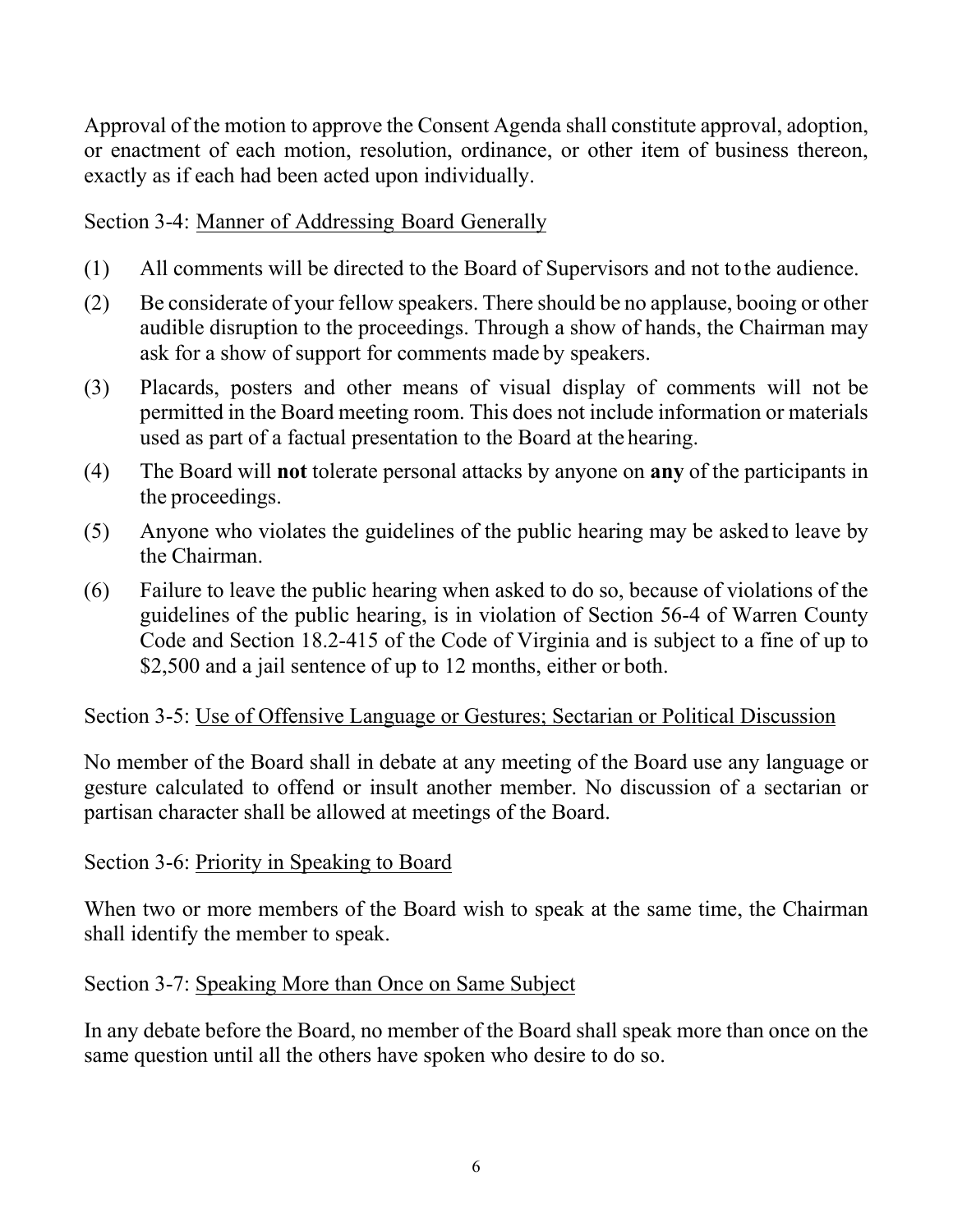Section 3-8: Form of Petitions, etc.

Every petition, communication, or address to the Board shall be in respectful language and, except in cases where it is otherwise allowed, shall be in writing.

# Section 3-9: Motions

No proposition shall be entertained by the Chairman until a motion for the same has been duly made and seconded, except that matters appearing on the agenda may be discussed during presentation of that matter without a motion having first been made. The Chairman may make a motion without vacating the Chair.

## Section 3-10: Decision on Points of Order

The Chairman, when presiding at a meeting of the Board, without vacating the Chair, may give reasons for any decision made by the Chair on any point of order, and such decision shall be made without debate.

## Section 3-11: Same; Appeal to Board

Any member of the Board may appeal to the Board from the decision of the Chairman on any question of order, a majority vote of those present being necessary to over-rule the Chairman.

#### Section 3-12: Motion to Adjourn

At a meeting of the Board, a motion to adjourn shall be always in order and shall be decided without debate.

#### Section 3-13: Motions While a Question is Under Debate

When a question is under debate at a meeting of the Board, no motion shall be received unless it be one to amend, to commit or refer to a committee, to postpone, to ask for the previous question, to make a substitute motion, to lay on the table, to recess, or to adjourn.

# Section 3-14: Reconsideration of Motions, etc., Upon Which Vote Has Been Announced

At any meeting of the Board, when any vote upon any motion, resolution, ordinance, or question has been announced, it may be reconsidered once per calendar year on the motion of any member who voted with the prevailing side. Such motion shall be decided by a majority of the votes of the members present, unless a greater number of votes was required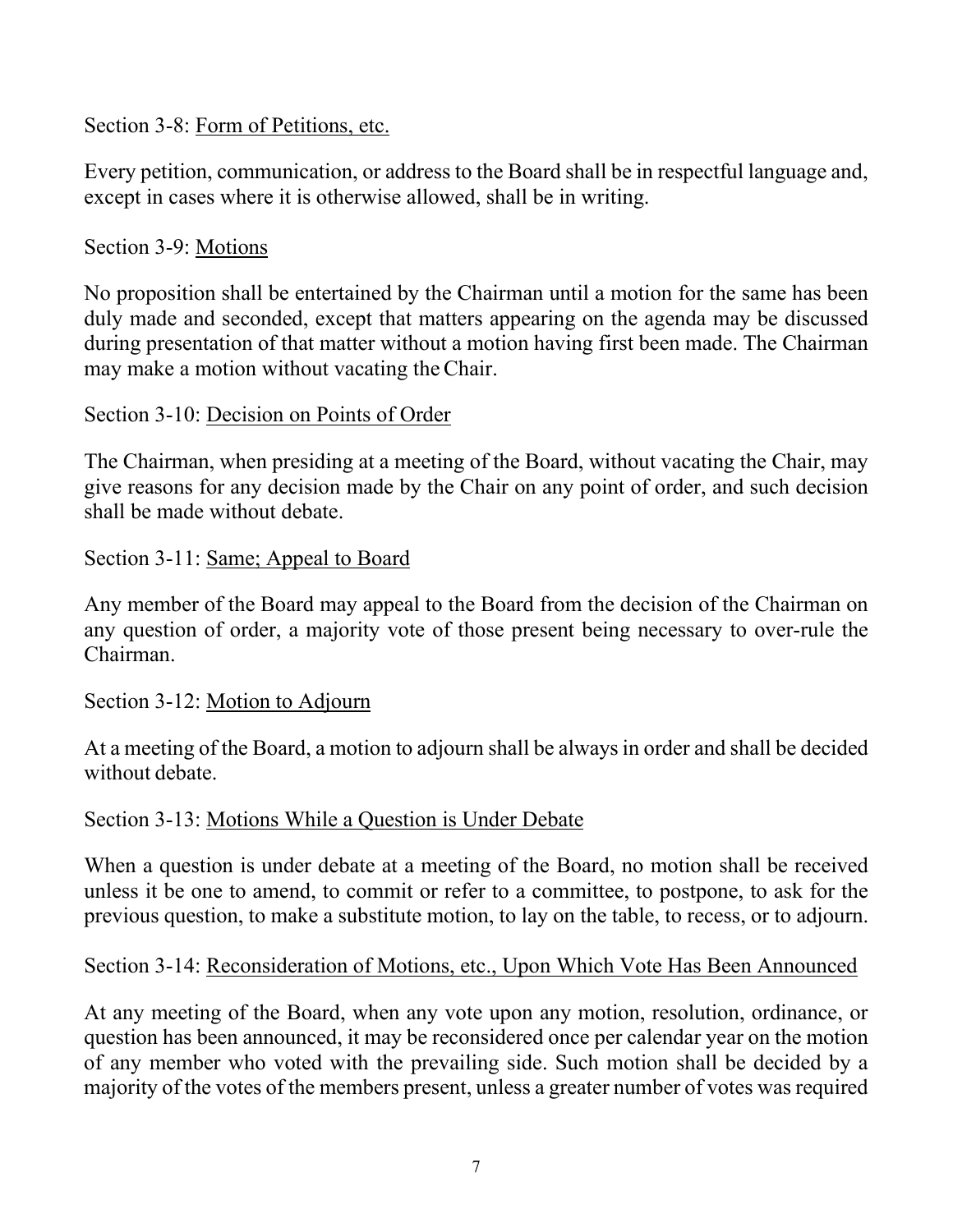to pass the measure, in which event the motion to reconsider shall not prevail, except upon the vote of as great a number of members as was required to pass the measure. A motion by a member of the non-prevailing side will not be considered for a period of one year from the original vote. For the purpose of this Section, "session" shall include any adjourned or special meeting occurring prior to the next Regular Meeting.

## Section 3-15: Suspending Rules

The rules of the Board may be suspended with the unanimous concurrence of the members present.

# SECTION 4 - PUBLIC HEARINGS

Section 4-1: Speakers

At every public hearing, individuals who wish to speak should register using a sheet made available by the Deputy Clerk prior to the opening of the public hearing. The signup sheet shall contain columns for speaker's name, address, and telephone number. The order of business for public hearings shall be:

- (1) The Chairman shall request that the appropriate County staff member generally describe the subject of the public hearing. Upon the conclusion of the introduction, the Chairman shall officially open the publichearing.
- (2) Any applicant shall then be allowed a period of time to presentdetailed information about the issue or application. The time allotted for this presentation shall be determined by theChairman. If any member of the Board disagrees with the amount of time allotted, they can appeal the decision to the Board pursuant to Section 3-11.
- (3) At the conclusion of the applicant's presentation, the members of theBoard shall be allowed to ask questions of the applicant and staff so as to clarify anything that has been presented.
- (4) When no further questions are needed, the public shall be invited to speak.
- (5) Speakers shall be heard in the order in which they registered to do so.
- (6) The Chairman shall ask the Deputy Clerk if anyone has signed up to speak and the Deputy Clerk will call the names of registrants until all have spoken.
- (7) Additional individuals may register to speak until the conclusion ofthe hearing.
- (8) Speakers should come to the podium to speak. Speakers are requested to speak into the microphone; giving their name and address before addressing the issue of the hearing.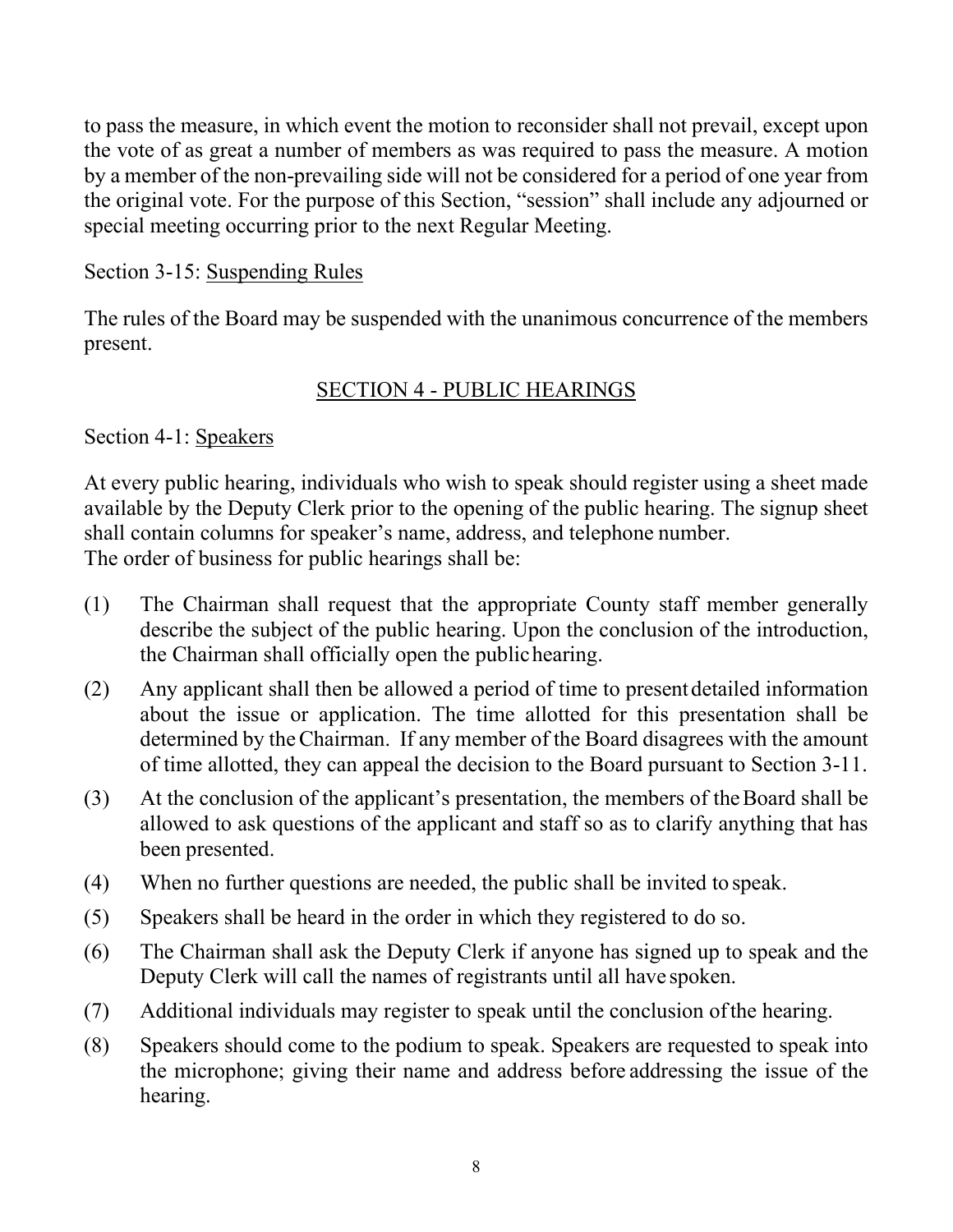- (9) Speakers are requested to keep comments short and avoid repetition of what other speakers have said. The Chairman may establish a time limit for each speaker. If any member of the Board disagrees with the amount of time allotted, they can appeal the decision to the Board pursuant to Section 3-11.
- (10) Individuals representing a group, recognized by the Chairman, shall be given up to 10 minutes to speak.
- (11) Each individual may speak once at the hearing.
- (12) When all speakers who register to speak have spoken, the floor will be opened to anyone who has not registered.
- (13) After everyone wishing to speak has done so, the applicant will be granted a period of time to respond to what has been said by the public. The applicant will use this time only to address what has been said to thispoint.
- (14) If, at any time during these proceedings, any member of the public has a question, it may be written and presented to the Board Deputy Clerk. When the applicant has completed the final presentation, the Chairman will read the questions and request a response from the appropriate party.
- (15) The Board will accept comments in writing until the close of the public hearing.
- (16) The Chairman, by approval of the Board, has the authority to vary the guidelines as may be necessary.

#### Section 4-2: Members' Participation

Board members shall limit their comments in public hearings to ensure participation by the public without Board interference.

#### Section 4-3: Close of Hearing

When a public hearing shall have been closed by the order of the Chairman of the Board, no further public comments are in order.

# SECTION 5 - AGENDA

Section 5-1: Preparation

The Clerk shall prepare an Agenda for each regular meeting conforming to the order of business specified in Section 3-1. Except as permitted at the discretion of the Clerk, every item to be placed on the Agenda shall be received in the Office of the County Administrator before 1:00 p.m. on the Tuesday one week prior to any regular meeting of the Board. Prior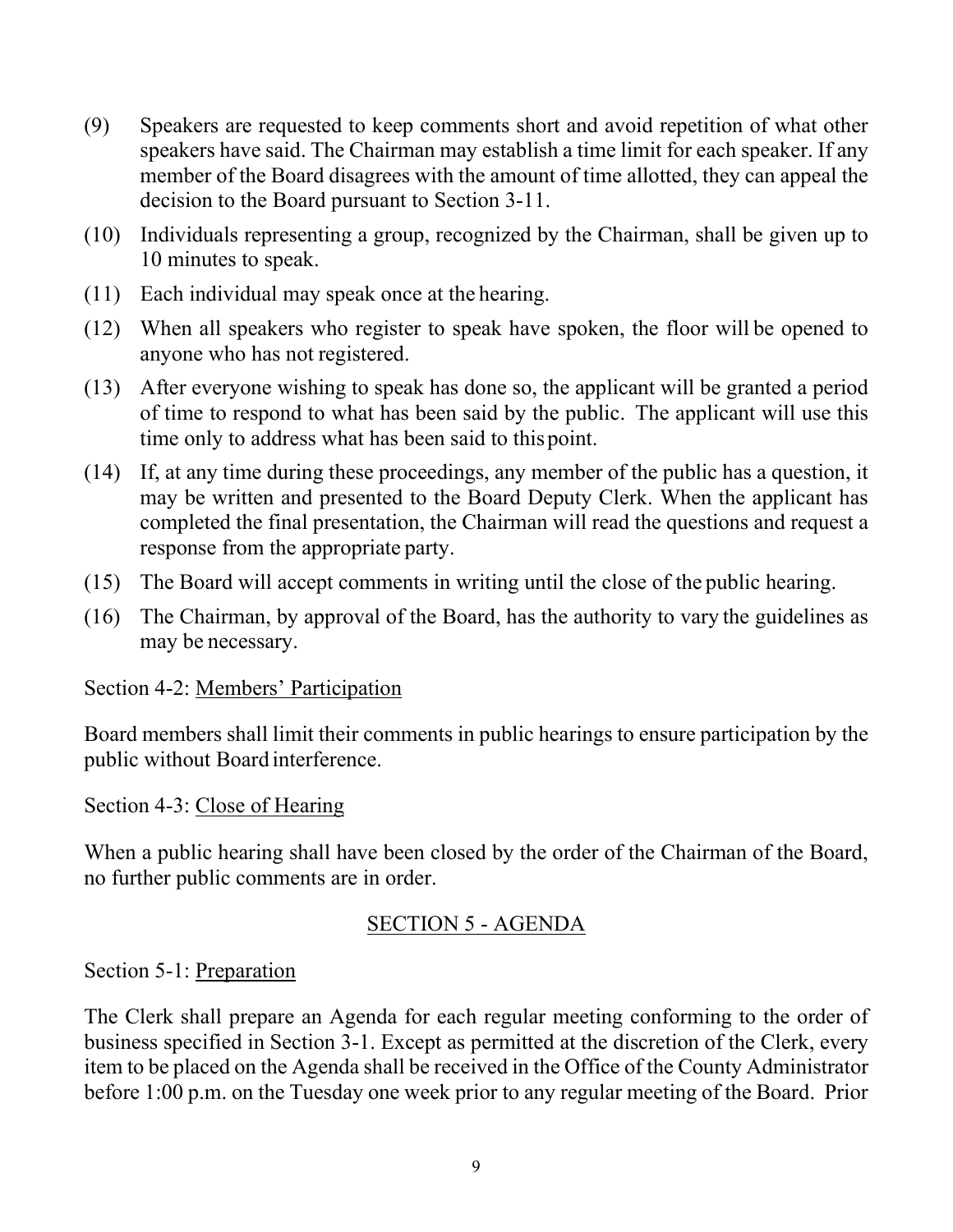to publication of the Agenda, the Clerk shall coordinate recommended Agenda subjects for approval with the Chairman, or with the Vice Chairman in the Chairman's absence.

# Section 5-2: Delivery

The Agenda, for any regular meeting, shall be received by each member of the Board and the Attorney to the Board at least 48 hours prior to the meeting.

# Section 5-3: Posting

A copy of the Agenda, for any regular meeting, shall be posted on the bulletin board at the Warren County Government Center and the County's website at least 48 hours prior to the meeting.

## Section 5-4: Copies

The Clerk to the Board shall prepare or cause to be prepared extra copies of the Agenda and shall make the same available to the public in the Office of the County Administrator at the same time the Agenda is posted pursuant to Section 5-3. The Clerk shall also have a public copy available at each meeting.

#### Section 5-5: Request to Appear Before the Board of Supervisors

Any Board member, and any staff member upon approval of the County Administrator, may request that an item be placed on the Board's meeting agenda within the time period specified in Section 5-1. Any citizen (individual, firm, association, or corporation) desiring to appear before the Board of Supervisors shall make a request to the Clerk or the Clerk's designee in accordance with and within the time period specified in Section 5-1 and receive approval from the Clerk or a member of the Board of Supervisors; however, no approval shall be required in order to speak to the Board during the Public Comment period or at a Public Hearing. Any item meeting the requirements of this policy shall be placed on the agenda.

# Section 5-6: Public Comment Period

During the Public Comment period, speakers wishing to address the Board shall clearly state their name and address. The Public Comment period shall be limited to sixty minutes, with a maximum of three minutes for any one speaker. Speakers may only speak once. Speakers will be heard in the order in which they have signed up. If there is time remaining it will be offered to persons in the audience in the order determined by the Chairman.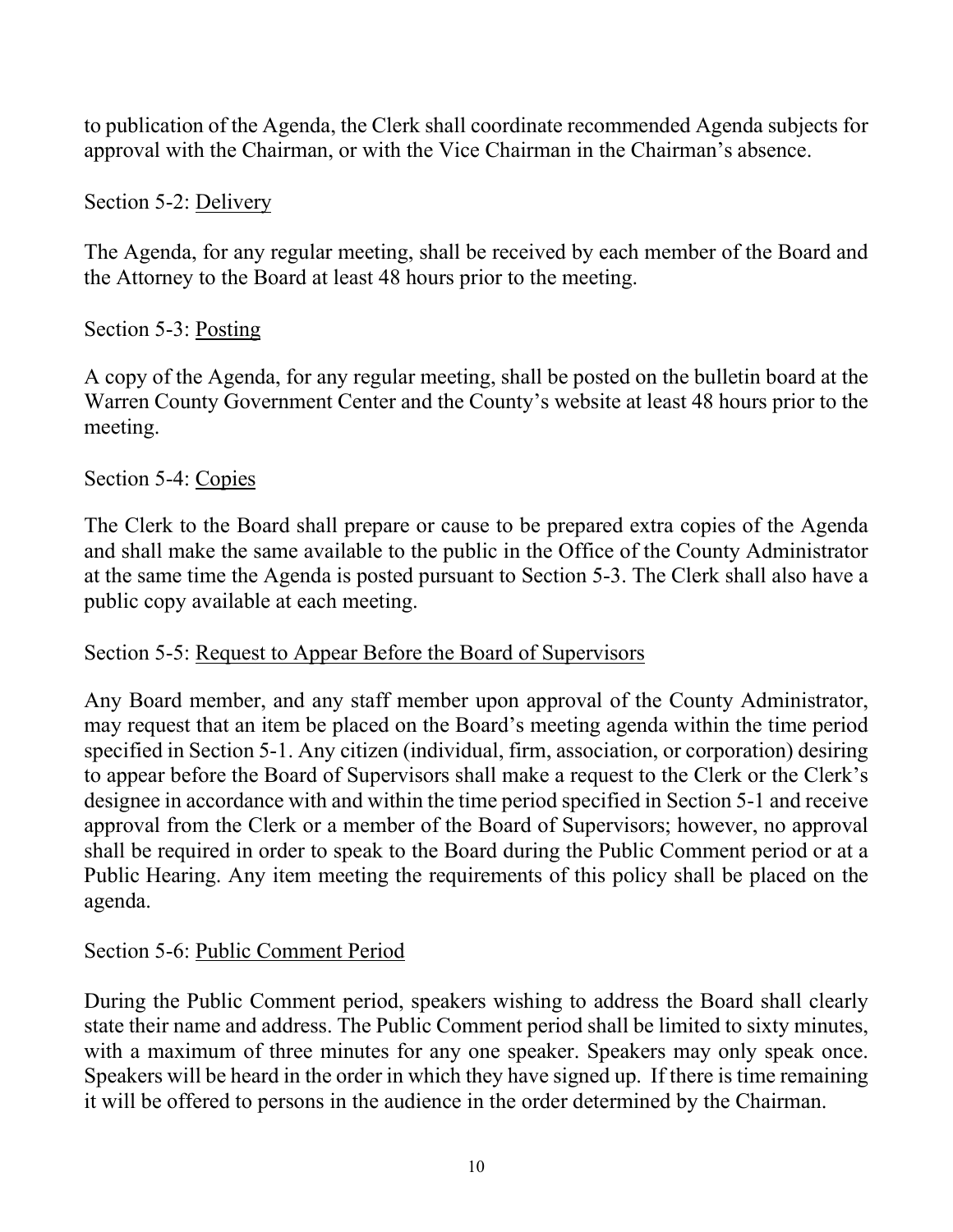## SECTION 6 - GENERAL CONDUCT AND DECORUM

## Section 6-1: Conduct of Public

The efficient and dignified conduct of public business is the ultimate concern of the Board. Accordingly, it is the policy of the Board that its meetings be conducted with the highest degree of order and decorum. The Board's integrity and dignity will be established and maintained at all times during the conduct of public business, and the Board will permit no behavior which is not in keeping with this policy. The soliciting of funds, the use of abusive or profane language, personal attacks on Board members, the failure to comply with time limits on speakers, or other forms of offensive conduct will not be tolerated. The Chairman will maintain proper order at all times during all meetings of the Board and shall effect the removal from any meeting of any person guilty of offensive conduct if the offending party fails or refuses to cease such conduct.

#### Section 6-2: Board Responsibilities

The Board of Supervisors is directly responsible for establishing the policies, ordinances, and regulations of the County, overseeing the implementation of policy by the County Administrator, and ensuring that implementation is consistent with the spirit and intent of the Board's actions. In the event that an action or actions may be necessary without the ready consensus of the Board, the Chairman shall have the discretion to authorize the County Administrator to take interim measures until the Board can meet and make any necessary decision.

The Board of Supervisors bears the responsibility for successful operation of County government and its functions. Each supervisor is responsible for knowing Board policy and its intent.

The County Administrator is employed by the Board to supervise the execution of County policy, ordinances, regulations, and Board directives, and to appoint officers and employees of the County, as authorized by the Code of Virginia, or otherwise as the Board may determine.

#### Section 6-3: Appointments to Regional Boards, Commissions, and Similar Bodies

Appointments to regional boards and commissions, and similar bodies to which the Board may have authority to appoint one or more of its members to serve, shall be by majority vote of the Board.